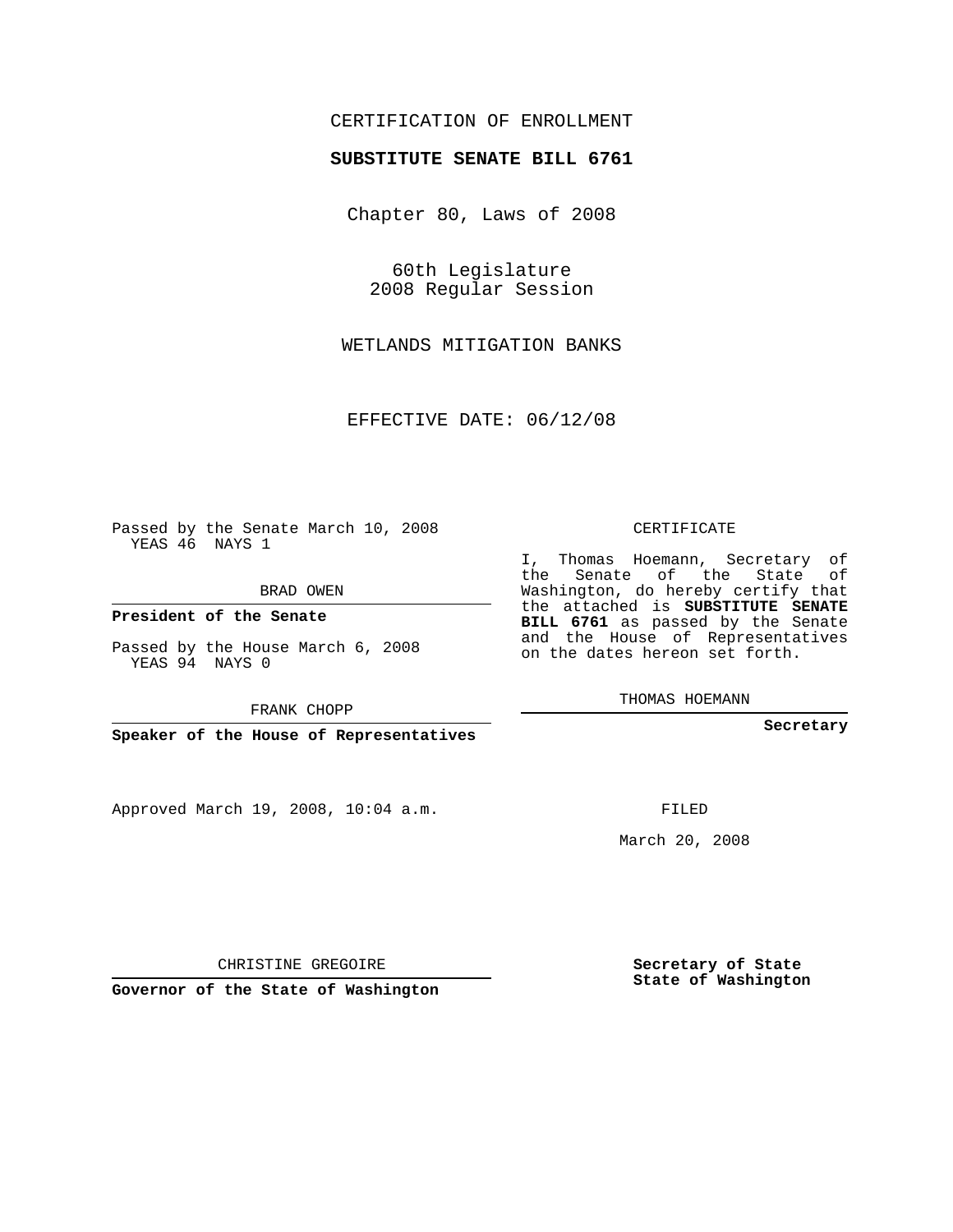# **SUBSTITUTE SENATE BILL 6761** \_\_\_\_\_\_\_\_\_\_\_\_\_\_\_\_\_\_\_\_\_\_\_\_\_\_\_\_\_\_\_\_\_\_\_\_\_\_\_\_\_\_\_\_\_

\_\_\_\_\_\_\_\_\_\_\_\_\_\_\_\_\_\_\_\_\_\_\_\_\_\_\_\_\_\_\_\_\_\_\_\_\_\_\_\_\_\_\_\_\_

AS AMENDED BY THE HOUSE

Passed Legislature - 2008 Regular Session

### **State of Washington 60th Legislature 2008 Regular Session**

**By** Senate Transportation (originally sponsored by Senators Haugen, Swecker, Spanel, and Rasmussen)

READ FIRST TIME 02/12/08.

1 AN ACT Relating to service areas for wetlands mitigation banks; and 2 amending RCW 90.84.030 and 90.84.040.

3 BE IT ENACTED BY THE LEGISLATURE OF THE STATE OF WASHINGTON:

 4 **Sec. 1.** RCW 90.84.030 and 1998 c 248 s 4 are each amended to read 5 as follows:

 6 (1) Subject to the requirements of this chapter, the department, 7 through a collaborative process, shall adopt rules for:

8  $((+1))$   $(a)$  Certification, operation, and monitoring of wetlands 9 mitigation banks. The rules shall include procedures to assure that:

10 ( $(\overline{\{a\}})$  (i) Priority is given to banks providing for the 11 restoration of degraded or former wetlands;

12 ((<del>(b)</del>)) <u>(ii)</u> Banks involving the creation and enhancement of wetlands are certified only where there are adequate assurances of success and that the bank will result in an overall environmental benefit; and

16  $((\{e\})$  ( $(iii)$  Banks involving the preservation of wetlands or 17 associated uplands are certified only when the preservation is in 18 conjunction with the restoration, enhancement, or creation of a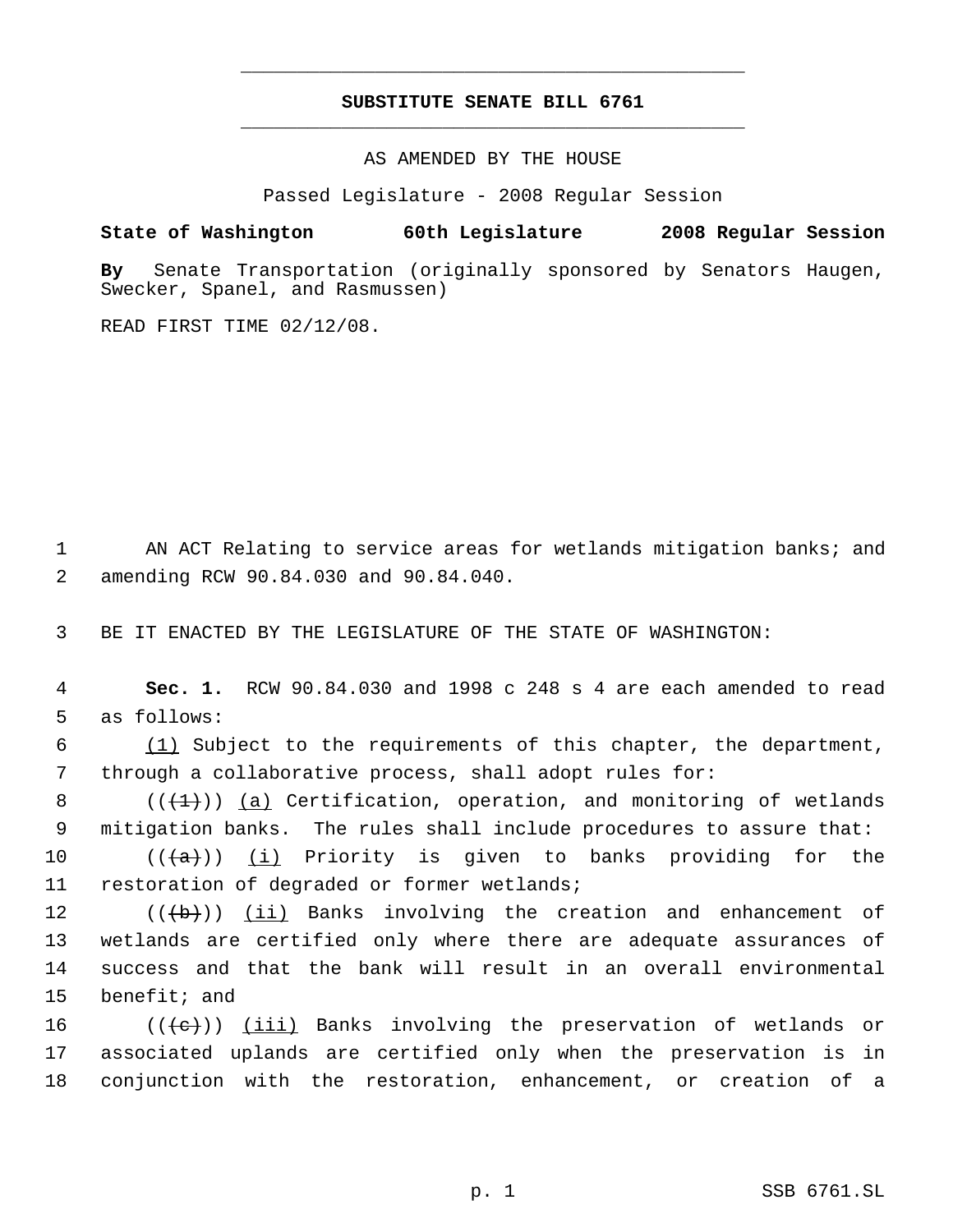wetland, or in other exceptional circumstances as determined by the 2 department consistent with this chapter;

 ( $(\frac{2}{2})$ ) (b) Determination and release of credits from banks. Procedures regarding credits shall authorize the use and sale of credits to offset adverse impacts and the phased release of credits as different levels of the performance standards are met;

7 ( $(\frac{43}{3})$ ) (c) Public involvement in the certification of banks, using 8 existing statutory authority;

9  $((+4))$   $(d)$  Coordination of governmental agencies, including early notification of the local government where the bank is located;

11  $((\left\langle 5\right\rangle))$  (e) Establishment of criteria for determining service areas 12 for each bank in accordance with subsection (2) of this section;

13  $((+6))$   $(f)$  Performance standards; and

14  $((+7)$ ) (q) Long-term management, financial assurances, and remediation for certified banks.

 (2) The criteria for determining service areas under subsection 17 (1)(e) of this section shall include a requirement that restricts the maximum extent of the service area of a wetlands mitigation bank to the water resource inventory area (WRIA) as established under chapter 173-500 WAC in which the bank is located except where a service area may include parts of other WRIAs if it is ecologically defensible and appropriate.

 (3) Before adopting rules under this chapter, the department shall submit the proposed rules to the appropriate standing committees of the legislature. By January 30, 1999, the department shall submit a report to the appropriate standing committees of the legislature on its progress in developing rules under this chapter.

 **Sec. 2.** RCW 90.84.040 and 1998 c 248 s 5 are each amended to read as follows:

 (1) The department may certify only those banks that meet the requirements of this chapter. Certification shall be accomplished through a banking instrument. The local jurisdiction in which the bank is located shall be signatory to the banking instrument.

 (2) For a bank for which an application for a banking instrument was filed January 1, 2008, or thereafter, the department may not certify a bank without local approval of the bank. The local